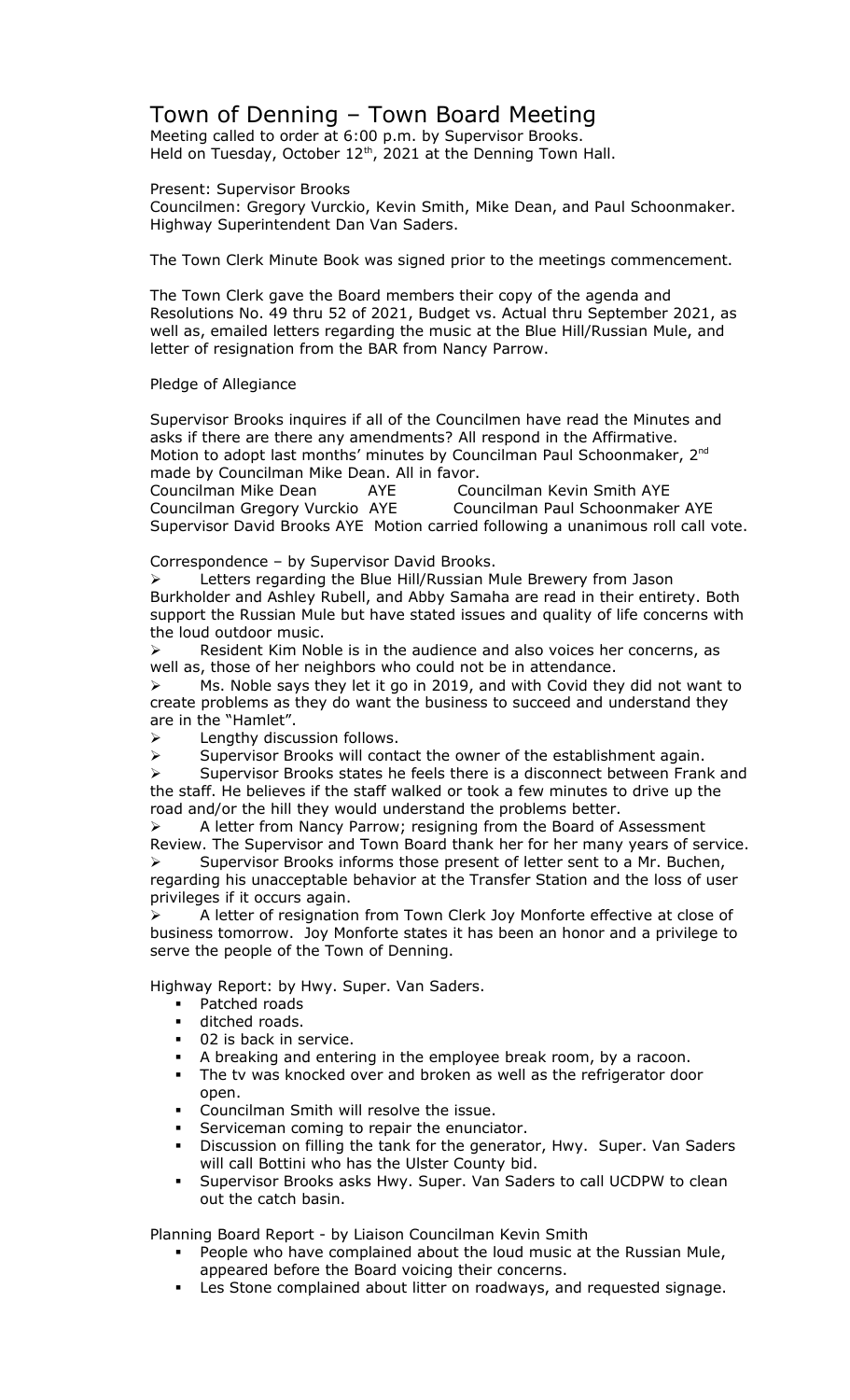- The Kobayashi Project has hired a new engineer, who has submitted preliminary drawings.
- Supervisor Brooks asks they submits to UC Planning Board for review.

Highway Pre-Pay Vouchers presented by Hwy. Super. Van Saders. (See Warrant #10 Pre-Pay, vouchers #32-34) MVP Healthcare, Inc. DA9060.8 \$10,106.25. Trust & Agency Acct. A9030.8 \$779.3, \$773.71.

Highway Vouchers presented by Hwy. Super. Van Saders. (See Warrant #10, vouchers #145-156) Advance Professional DA5130.4 \$ 107.66. Bottini Fuel Corp. DA5110.4 \$1,745.87. Callanan Industries, Inc. DA5112.4 \$49,090.03. Case Tire DA5130.4 \$1,777.92. Decker & Samuels DA5140.4 \$976.00. Fleetpride DA5130.4 \$1,417.80. Home Depot Cred. DA5130.4 \$24.97. Liberty Trading Post DA5130.4 \$31.94. North East Parts Group DA5130.4 \$346.10. Woods Repair DA5110.4 \$20.00. Buddenhagaen Ford DA5130.4 \$1,143.58. Chemung Supply Corp. DA5110.4 \$175.60. Northern Tool DA5130.4 \$245.64. Truck Pro DA5130.4 \$2,209.03.

General Pre-Pay Vouchers presented by Supervisor Brooks. (See Warrant #10PP, vouchers #69-75) Central Hudson A1620.4 \$178.98, A5132.4 \$379.97, A8160.4 \$72.10. MVP Health Care DA9060.8 \$7,692.20. TWC A1620.4 \$184.81. Trust & Agency Acct. DA9030.8 \$317.48, \$731.52, \$254.25.

General Vouchers, presented by Supervisor Brooks. (See Warrant #10, vouchers 134-142) Jonathan Follender A9060.8 \$ 311.80, \$546.60. MVP A9060.8 \$ 27.50. Postmaster A1110.4 \$70.00 TWC A5132.4 \$142.66. TC Petty Reimbursement A1410.4 \$13.70. UCRRA A8160.4 \$3,154.587. UCTCTXCA A1410.4 440.00.

Capital Vouchers, presented by Supervisor Brooks. (See Warrant #10, None)

Supervisor Brooks inquires if the Councilman are satisfied with the audit of the vouchers? The Councilmen respond in the affirmative.

Resolution No. 49 of 2021 read by supervisor Brooks. **WHEREAS** New York State General Municipal Law Sections 103 and 104-4 permit the pre-audit function of vouchers, as a form of internal controls in the checking of claims and supporting documentation. And

**WHEREAS** the Sections 118 and 119 of New York State Municipal Law also authorize the auditing authority to approve of Said vouchers. AND

**WHEREAS** the Office of the New York State Comptroller Division of Local Governments and Accountability: Budgets and Finances also approves of this method.

**NOW THEREFORE BE IT RESOLVED** that the Town of Denning Town Board **HEREBY** approves of and authorizes payment of the following Warrants:

Highway Fund Warrant No. 10 Prep Pay Vouchers, No.32-34.

Highway Vouchers Warrant No. 10, Vouchers, No. 145-156.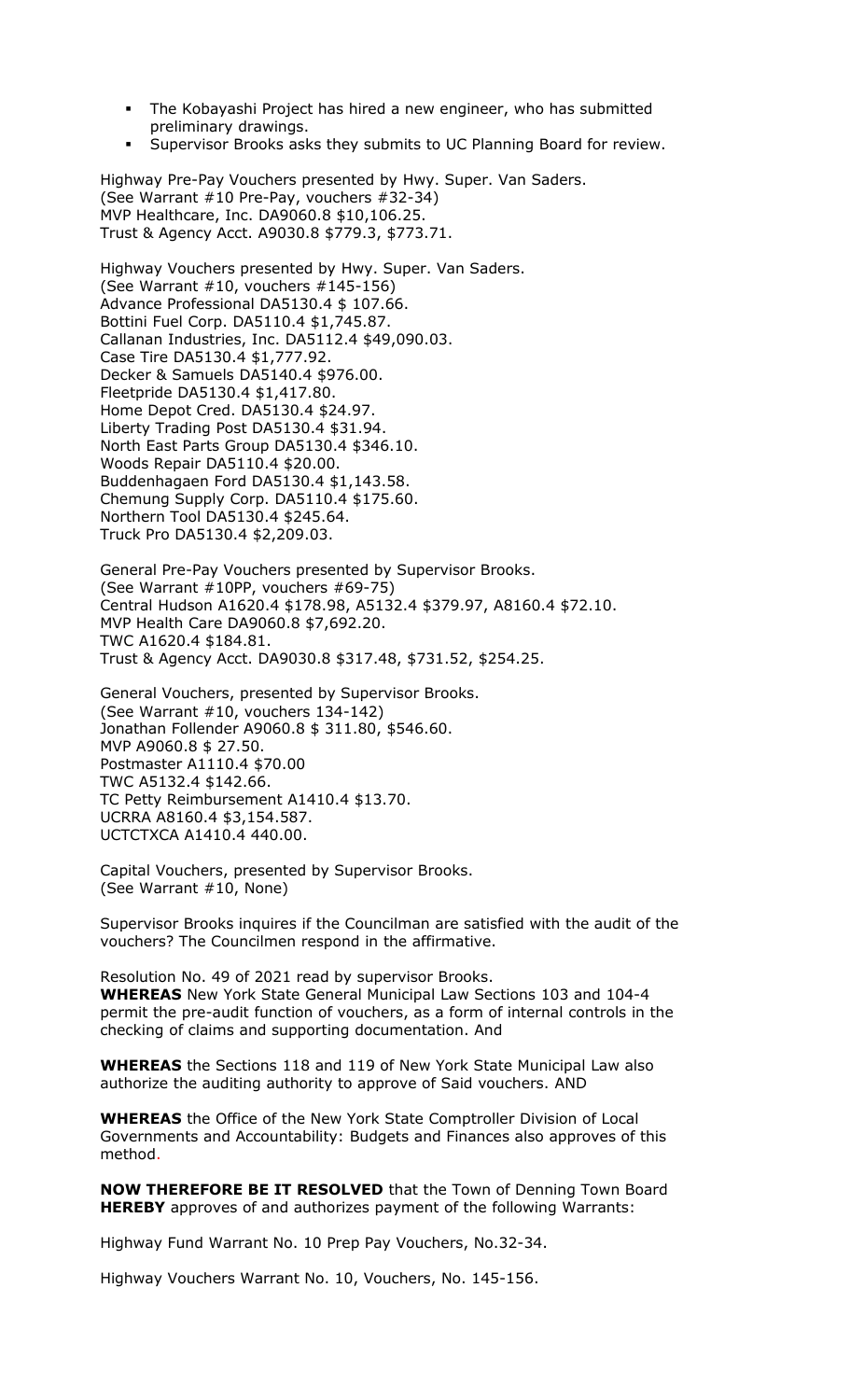General Fund Pre-Pay Warrant No. 10 Vouchers, No. 69-75.

General Fund Warrant No. 10 Vouchers, No. 134-142.

Capital Fund Sewage Disposal Vouchers Warrant No. 10 – None.

**Whereupon**, the Resolution was put to a vote, and recorded as follows: Motion to adopt and approve by Councilman Mike Dean, 2<sup>nd</sup> by Councilman Gregory Vurckio. Roll Call Vote: Councilman Mike Dean AYE Councilman Paul Schoonmaker AYE Councilman Kevin Smith AYE Councilman Gregory Vurckio AYE Supervisor David Brooks AYE Motion carried following a unanimous roll call vote.

Resolution No.50 of 2021 read by supervisor Brooks. **WHEREAS** Joy Monforte, the current elected Town Clerk, Tax Collector, Registrar and RMO desires to retire. And

**WHEREAS**, she has submitted her resignation letter effective at the end of the business day on October 13<sup>th</sup>, 2021. And

**WHEREAS** New York State Town Law section §7-17, §64, §5 confers specific authority on the Town Board to fill vacancies in Town Offices. And

**WHEREAS** this vacancy occurs after September 20<sup>th</sup>, 2021, **THEREFORE** this appointment is for a "Remainder of Term appointment." And

**WHEREAS**, the above stated New York State Town Law sections authorizes the Town Board to fill Said vacancy. And

**WHEREAS** Nancy Parrow is the nominee for both the Republican and the Democratic election lines this November.

**NOW THEREFORE BE IT RESOLVED** that Nancy Parrow be appointed to fill the vacancy created by Said retirement, and fill the office of the Town Clerk, Tax Collector, Registrar and RMO for the Town of Denning.

**WHEREAS** Public Officers Law section 10 and 25 require the taking of an oath of office by all town officers,

**NOW THEREFORE BE IT FURTHER RESOLVED** that the Town Clerk/Tax Collector be required to take and subscribe a constitutional Oath of Office to be filed with the Town Clerk, as well as, a Confidentiality Oath to be on file in the Office of the Town Clerk, with an Oath of Office to be filed in the Office of the Ulster County Clerk. and

**FURTHER,** an original Notification of Appointment of Registrar of Vital Statistics to be filed with the NYSDoH, a copy with the Ulster County Clerk, as well as retaining a copy for the Towns records.

**Whereupon**, the Resolution was put to a vote, and recorded as follows: Motion to adopt and approve by Councilman Kevin Smith,<br>2<sup>nd</sup> by Councilman Paul Schoonmaker. Aoll Call Vote: 2<sup>nd</sup> by Councilman Paul Schoonmaker. Roll Call Vote: Councilman Mike Dean AYE Councilman Paul Schoonmaker AYE Councilman Kevin Smith AYE Councilman Gregory Vurckio AYE Supervisor David Brooks AYE Motion carried following a unanimous roll call vote.

Resolution No. 51 of 2021 read by supervisor Brooks. **WHEREAS** the Town of Denning Justice Court is soliciting the Denning Town Board for support in the application of a grant from the New York State Justice Court Assistance Program, and

**WHEREAS** the Town of Denning intends to comply with the Governor's Tax Cap Law, thereby limiting spending.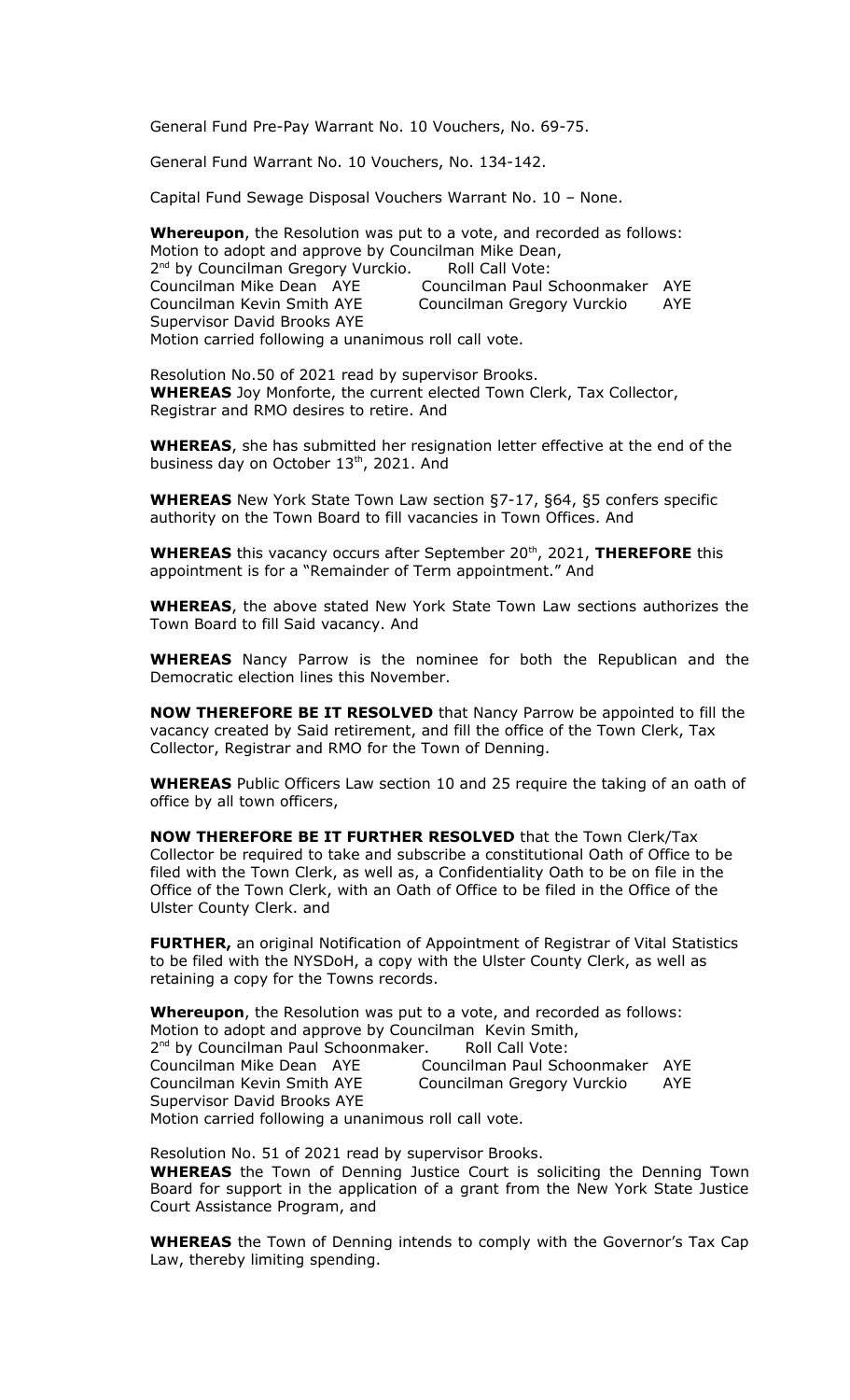**NOW THEREFORE,** be it **RESOLVED** that the Denning Town Board **HEREBY** supports the application of the Denning Justice Court to the New York State Justice Court Program for funding, in the amount of \$7,508.80 in the fiscal year of 2021/2022.

**Whereupon**, the Resolution was put to a vote, and recorded as follows: Motion to adopt and approve by Councilman Mike Dean,

2<sup>nd</sup> by Councilman Kevin Smith. Roll Call Vote: Supervisor David Brooks AYE Motion carried following a unanimous roll call vote.

Councilman Mike Dean AYE Councilman Paul Schoonmaker AYE Councilman Kevin Smith AYE Councilman Gregory Vurckio AYE

Resolution No. 52 of 2021 read by supervisor Brooks. **WHEREAS** New York State Real Property Law Section 523 grants the Town Board the right to appoint a Board of Assessment Review, and

**WHEREAS** the member for current term is no longer able to fulfill her duties and has resigned from the BAR. And

**WHEREAS** Jon Parrow has expressed a desire to volunteer for public service.

**NOW THEREFORE BE IT RESOLVED** that Jon Parrow be appointed for a Remainder of Term Appointment to the Town of Denning Board of Assessment Review for the 5-year term as required by New York State Law, to expire September 30, 2024.

**FURTHER**, **RESOLVED** that all newly appointed members be required to take and subscribe a constitutional Oath of Office to be filed with the Town Clerk, and that each member shall be notified of appointment and duration of term in writing by first class mail no later than 10 business days following the annual organizational meeting.

**Whereupon**, the Resolution was put to a vote, and recorded as follows: Motion to adopt and approve by Councilman Gregory Vurckio. 2<sup>nd</sup> by Councilman Mike Dean. Roll Call Vote: Councilman Mike Dean AYE Councilman Paul Schoonmaker AYE Councilman Kevin Smith AYE Councilman Gregory Vurckio AYE Supervisor David Brooks AYE Motion carried following a unanimous roll call vote.

Supervisor Brooks opens a discussion on the date for the 2022 Budget Public Hearing, the Board decides it will be held immediately prior to the Town Board meeting on Nov. 9<sup>th</sup>, 2021.

## Supervisor Comments:

◊Supervisor Brooks informs those present; that he and Councilman Vurckio meet with the DEC brass, Gov. Houchol's representative regarding the Blue Hole status. The permits for everyday will remain in place for next year. Discussion on parking and designating parking for hiking and the Blue Hole.  $\diamond$  Supervisor Brooks informs those present that he submitted a wish list to the Governors' representative for an increase in broadband funding to expand the build out. Also, for, funding for a new emergency services tower and equipment on Red Hill, and future cell service.

Supervisor Brooks calls for Councilmen Comments:

- Councilman Vurckio informs the Board the CWT will hold an in-person meeting.
- Councilman Schoonmaker informs the Board that Court was not held last month.
- Councilman Vurckio thanks Town Clerk Joy Monforte for her years of service saying it was good to work with her.
- Councilman Dean opens a discussion on the dead ash trees lining the roadways. Supervisor Brooks will call Central Hudson while the tree trimmers are here.
- Councilman Smith informs the Board of up-coming NIMS training, he is trying to arrange the trainer to come to Town.